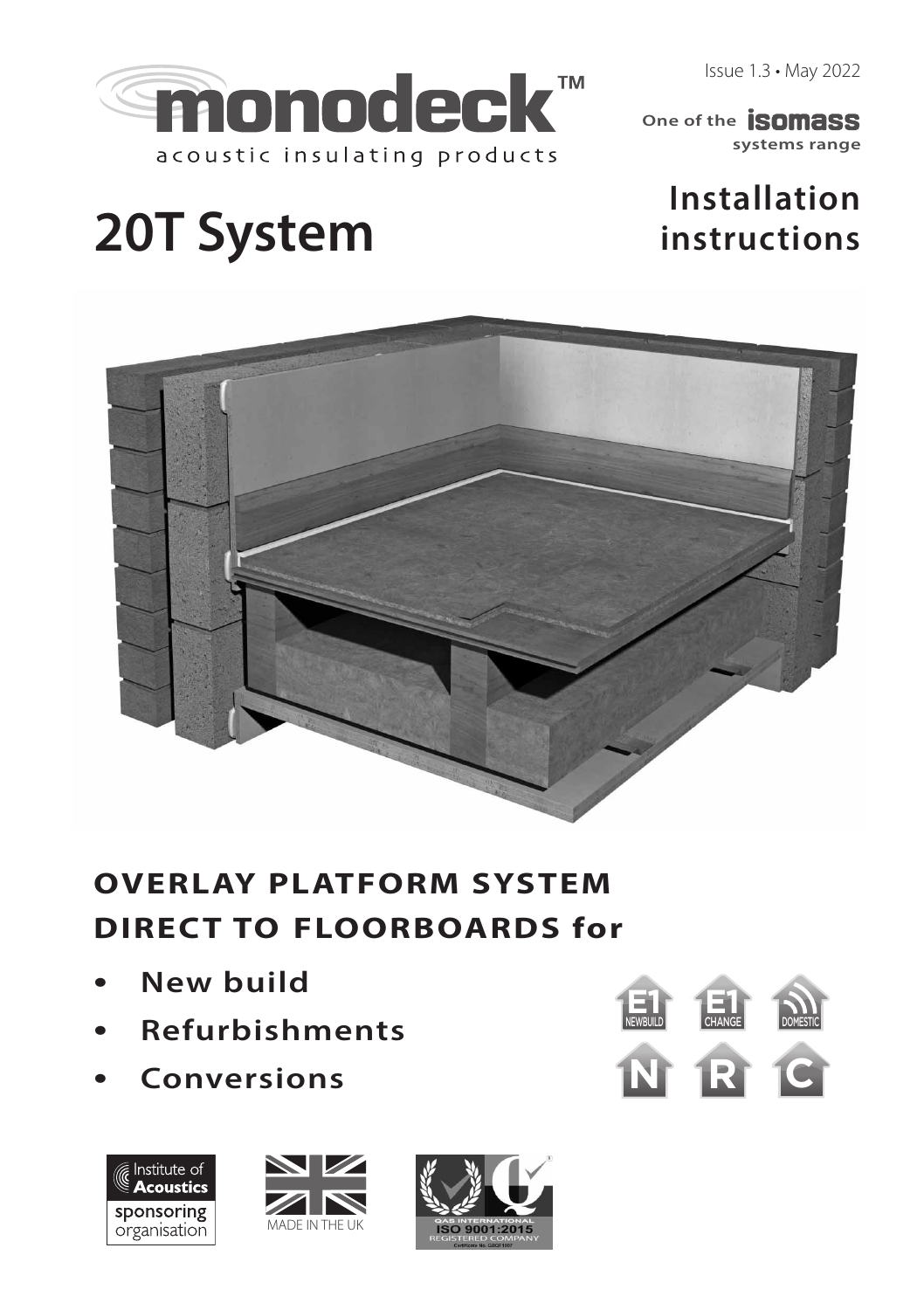# PRODUCT DATA

| Overall size:    | $2400 \times 600 \times 20$ mm |
|------------------|--------------------------------|
| Resilient layer: | 8mm reconstituted ACF          |
|                  | (Acoustic Chip Foam)           |
| Weight:          | 11.8kg per sheet               |
|                  |                                |

#### **DESCRIPTION**

- ❏ Monodeck 20T system is designed to reduce transmission through timber floors in situations where finished floor height is not critical.
- ❏ To be used over existing floorboards for conversions, refurbishments or new build with a new resilient bar ceiling.



- Monodeck 20T system on existing timber floor (subject to condition) or a new 18mm chipboard deck.
- 200mm x 50mm timber joists @max. 450mm centres with 100mm  $45$ kg/m<sup>3</sup> insulation between joists.
- Min. 20kg/m2 double boarded ceiling on resilient bars @400mm centres perpendicular to joist direction.

# INSTALLATION - GENERAL

- ❏ Apply Isocheck Acoustic Angled Flanking Band on the edges of the Isocheck boards just before they are pushed against the perimeter walls to isolate the board from the wall.
- ❏ Board fitting should begin at the furthest point from the entrance and marked out so as not to finish with any panels less than 200mm wide.
- ❏ The decking must be laid in broken bond pattern, with all joints glued and staggered.
- ❏ No mechanical fixings should be used.
- ❏ Isocheck adhesive is applied to both the top of the tongue and the bottom of the groove on each side of each joint.
- ❏ The boards are then pushed tightly together. Surplus adhesive should be wiped away from the surface with a damp cloth.

#### PREPARATION

- ❏ Before commencing work please ensure that all recessed down-lights or other invasive fittings have been correctly treated prior to closing off the sub-floor from above with the Monodeck 20T system. If not confirmed of a solid construction all structural walls should be sealed both top and bottom prior to floor laying. e.g.: lath & plaster wall linings, dot & dab systems, 'hollow' battened skirting's, etc.
- ❏ The sub floor should ideally be min. 18mm chipboard, OSB, decking ply or original floorboards with a continuous layer of 100mm (45 $kg/m<sup>3</sup>$ ) mineral wool insulation between the joists. All nails and screws must be driven flush and securely fixed.
- ❏ The sub-floor should be level, dry and swept clean to allow the Monodeck 20T system to be laid flat. All service penetrations should be isolated from and sealed to the sub-floor.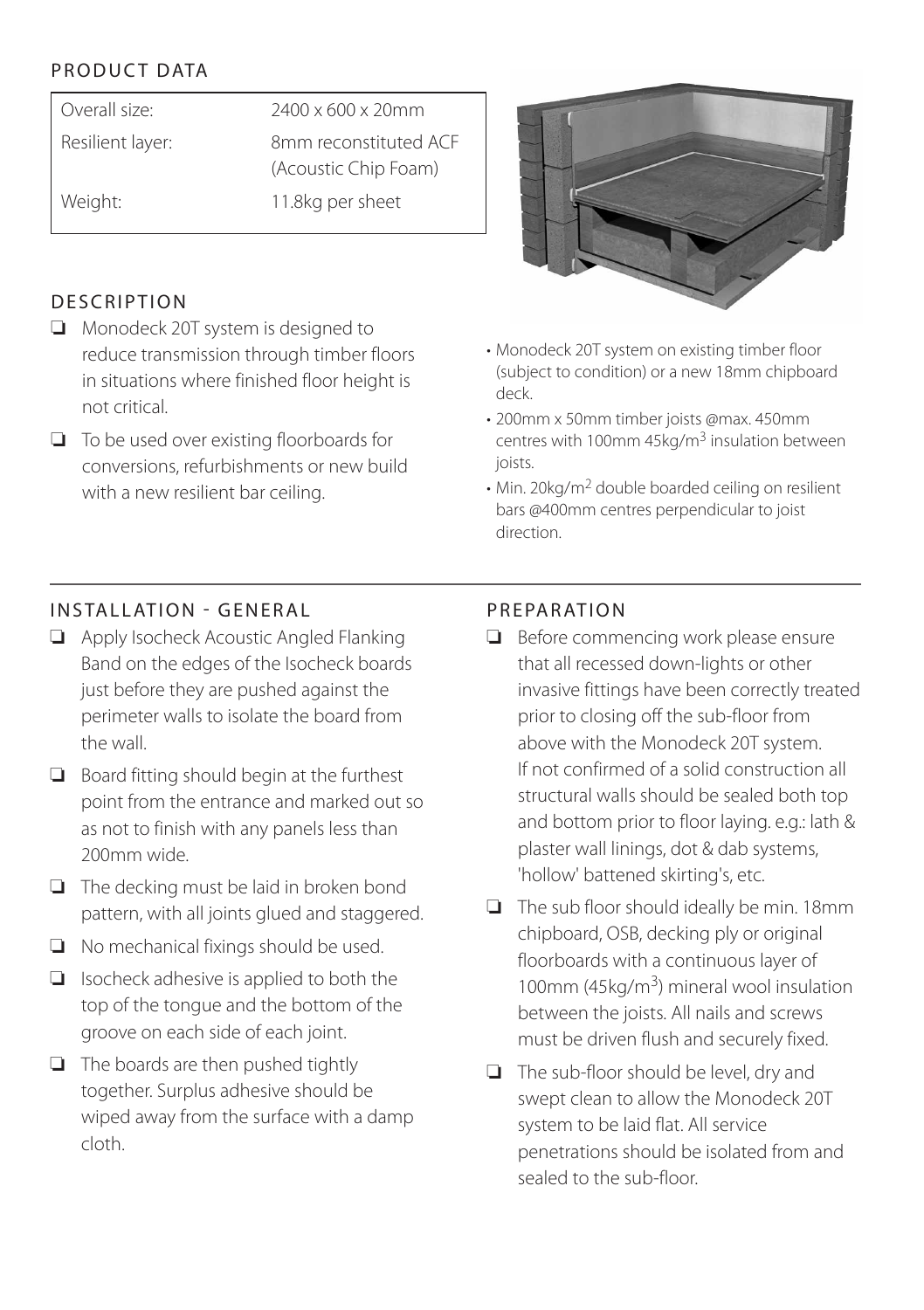



Flanking Strip turned back under skirting and trimmed flush with a

❏ Installation of Monodeck 20T should **not** commence until roof, window glazing and wet trades are completed and the structure is watertight. Leave overnight for adhesive to cure before trafficking the newly installed system.

#### INSTALLATION - DOORS, ARCHITRAVES & SKIRTINGS

- ❏ Door openings should have linings fitted prior to the installation of the acoustic floor. The Monodeck 20T boards should be carefully detailed to ensure a good fit. Although not ideal, architraves and stops can be fixed after floor installation, leaving a 2/3mm gap from the surface of the floor.
- ❏ To prevent flanking transmission all skirting must be isolated from the floor surface. Before incorporation, place Isocheck Flanking Strip around the edge of the Monodeck 20T boards before pushing in to position.

## STUD PARTITIONING

❏ Stud partitioning should be built from the sub floor wherever possible. If it is your intention to build off the top of the Monodeck 20T system, additional advice should be sought.

sharp knife.

❏ It is good practice to isolate all partitions built from the sub-floor with Isocheck Flanking Strip as this will improve the performance of the walls as well as the floors

#### FLANKING STRIPS

- ❏ Isocheck Flanking Strips provide isolation of the flooring system from all vertical structures and penetrations. The Flanking Strip is trapped to the wall and returned down over the Monodeck 20T board as the perimeter boards are placed. The skirting board is then fixed to the wall securing the flanking strip between the skirting board and the boards.
- ❏ After the skirting board is installed, simply trim the Flanking Strip flush with a sharp knife.